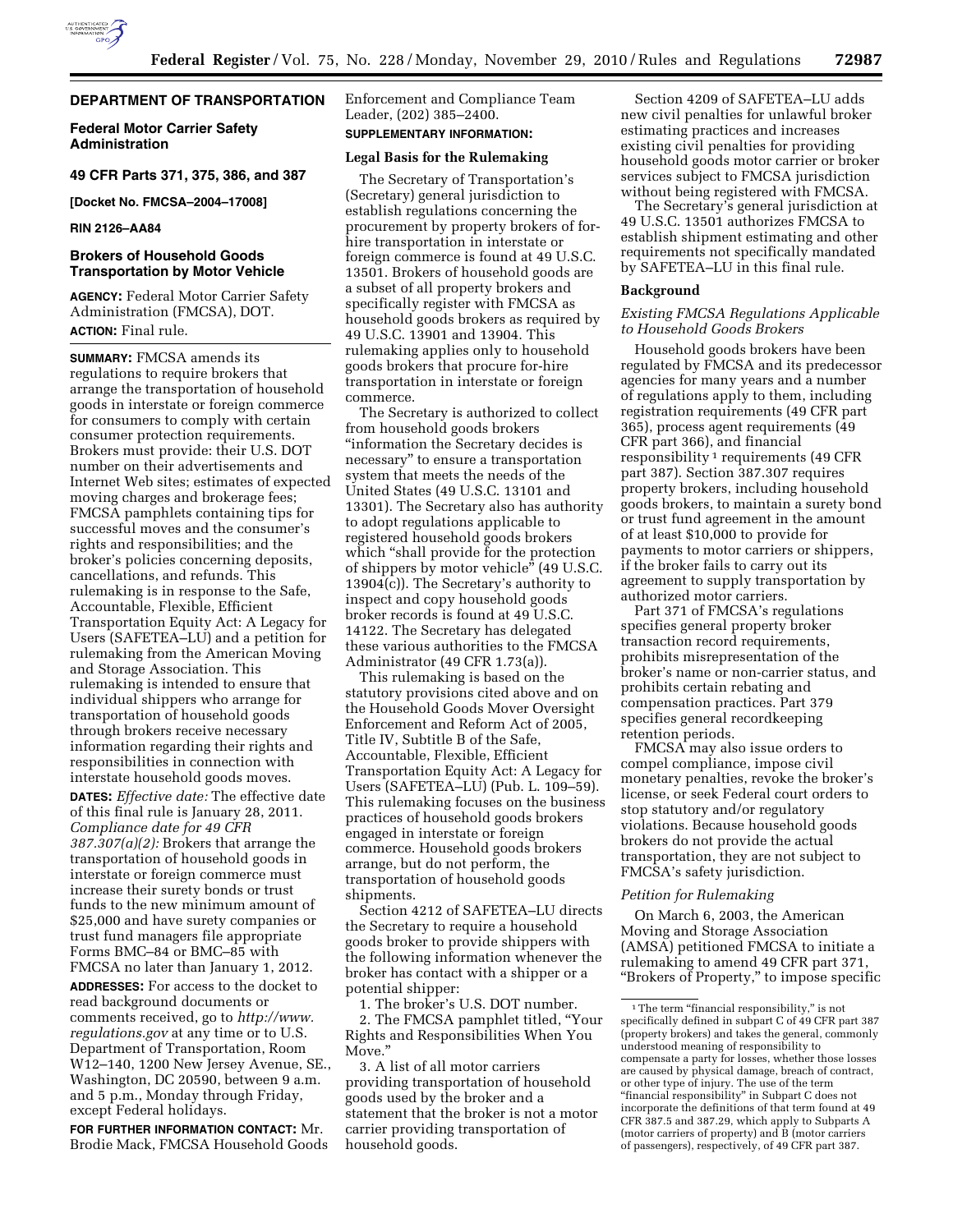additional requirements on household goods brokers. A copy of AMSA's petition is in docket FMCSA–2004– 17008. AMSA's main argument for additional rulemaking was its assertion that there were an increasing number of moving-related Web sites hosted by household goods brokers engaging in unfair business practices.

FMCSA granted AMSA's petition and issued an Advance Notice of Proposed Rulemaking (ANPRM) in 2004 (69 FR 76664, December 22, 2004). In the ANPRM, FMCSA sought answers to 36 questions related to household goods broker issues. By posing these questions, the Agency sought to determine the extent to which the public believes a problem exists with household goods brokers and, if so, whether regulatory or non-regulatory solutions would better solve the problem.

Also in the ANPRM, FMCSA discussed how it became responsible for household goods broker regulatory oversight through the Interstate Commerce Commission Termination Act of 1995 (ICCTA) (Pub. L. 104–88, December 29, 1995, 109 Stat. 803) and the Motor Carrier Safety Improvement Act of 1999 (MCSIA) (Pub. L. 106–159, December 9, 1999, 113 Stat. 1748). The ICCTA gave the Secretary of Transportation jurisdiction over the procurement of interstate motor carrier transportation (49 U.S.C. 13501). The MCSIA, in establishing FMCSA, granted to the Agency regulatory oversight of the property broker regulations. The former Interstate Commerce Commission (ICC) decided on May 16, 1949 (Ex Parte MC– 39 ''Practices of Property Brokers,'' 49 M.C.C. 277, at 286) (14 FR 2833, May 28, 1949) that it was necessary to regulate all property brokers, including household goods brokers, in interstate or foreign commerce. In that proceeding, the ICC decided it was unnecessary to regulate household goods brokers separately from general freight brokers.

Generally, the commenters to the ANPRM did not express support for rulemaking action or address many of the specific questions raised in the ANPRM. For example, none of the commenters submitted specific information related to the questions about the estimated number of household goods brokers, or questions about details of the household goods broker business. Commenters did, however, offer useful information and suggestions in other areas to assist FMCSA in developing a rulemaking proposal.

#### *The Proposed Rule*

The Notice of Proposed Rulemaking (NPRM) (72 FR 5947, February 8, 2007), addressed the problems and recommendations identified by AMSA in its petition, incorporated requirements mandated by SAFETEA– LU, and adopted some of the recommendations made by commenters to the ANPRM. FMCSA proposed to amend the current broker regulations in part 371 by adding a new subpart B specifically for household goods brokers; amend appendix B of part 386 to incorporate the civil penalties applicable to household goods brokers added by SAFETEA–LU; and amend part 387 to increase the amount of the surety bond or trust fund currently required for household goods brokers.

The proposed rule consisted of five basic elements that are being made final in this rule:

• It would require household goods brokers to disclose to individual shippers critical information designed to educate the shipper and facilitate a satisfactory moving experience.

• It would require household goods brokers to use only household goods motor carriers that are properly licensed and insured.

• It would impose requirements governing estimates, consistent with those statutorily imposed on household goods motor carriers.

• It would incorporate new statutory penalties for providing estimates without an agreement with a household goods motor carrier and for operating without being registered with FMCSA.

• It would adjust for inflation the current minimum level of financial responsibility required of household goods brokers.

# **Discussion of Comments on the Proposed Rule**

FMCSA received 11 comments on the notice of proposed rulemaking (NPRM) (72 FR 5947, February 8, 2007). Several commenters expressed general support for the requirements imposed on household goods brokers. The following sections discuss comments on specific issues and FMCSA's responses to those comments.

#### *Scope of Part 371, Subpart B*

Proposed § 371.101 would require household goods brokers that operate in interstate or foreign commerce to comply with all of the provisions of subpart B. AMSA recommends adding a phrase to state that the rule applies to a broker offering services ''to individual shippers.''

*FMCSA response.* FMCSA agrees with AMSA. The subpart's scope should be

limited to only household goods brokers offering services to individual shippers. It should not include commercial and government shippers that are generally more knowledgeable of brokerage transactions. FMCSA will change the rule to the following. "Yes, you must comply with all regulations in this subpart when you operate as a household goods broker offering services to individual shippers in interstate or foreign commerce. The regulations in this subpart do not apply to a household goods broker when providing services to commercial or government shippers in interstate or foreign commerce.''

#### *Definitions of Terms*

Proposed § 371.103 would define terms used in subpart B. FMCSA proposed definitions for the terms ''household goods,'' ''household goods broker,'' and ''individual shipper.'' The acronym ''FMCSA'' was used numerous times in the proposed rule, but the Agency does not show a definition of the term in part 371.The Agency will add the acronym "FMCSA" in the final rule and define it to mean ''Federal Motor Carrier Safety Administration.''

# *Qualifications of Motor Carriers Used by the Broker*

Proposed § 371.105 would make it clear that a household goods broker may only act as a household goods broker for a household goods motor carrier that has a valid, active U.S. DOT number and valid, active operating authority issued by FMCSA. This requirement was requested by AMSA in its Petition for Rulemaking and was suggested by some of the commenters to the ANPRM. The use of FMCSA-registered household goods motor carriers to provide the transportation will provide a greater level of assurance that the household goods motor carrier will comply with applicable FMCSA regulations. The Public Utilities Commission of Ohio (PUCO) believes it would be useful to keep a database of consumer complaints against each carrier so that potential shippers could identify potentially troublesome movers.

*FMCSA response.* FMCSA maintains a consumer complaint database and allows public access to consumer complaint information regarding household goods carriers and brokers. This database can be accessed on the Internet by going to *[http://www.protect](http://www.protectyourmove.gov) [yourmove.gov](http://www.protectyourmove.gov)* and selecting the hyperlink ''Search for Moving Companies and View Complaint History'' which will lead to *[http://ai.](http://ai.volpe.dot.gov/hhg/search.asp) [volpe.dot.gov/hhg/search.asp.](http://ai.volpe.dot.gov/hhg/search.asp)* In a separate rulemaking (73 FR 9266,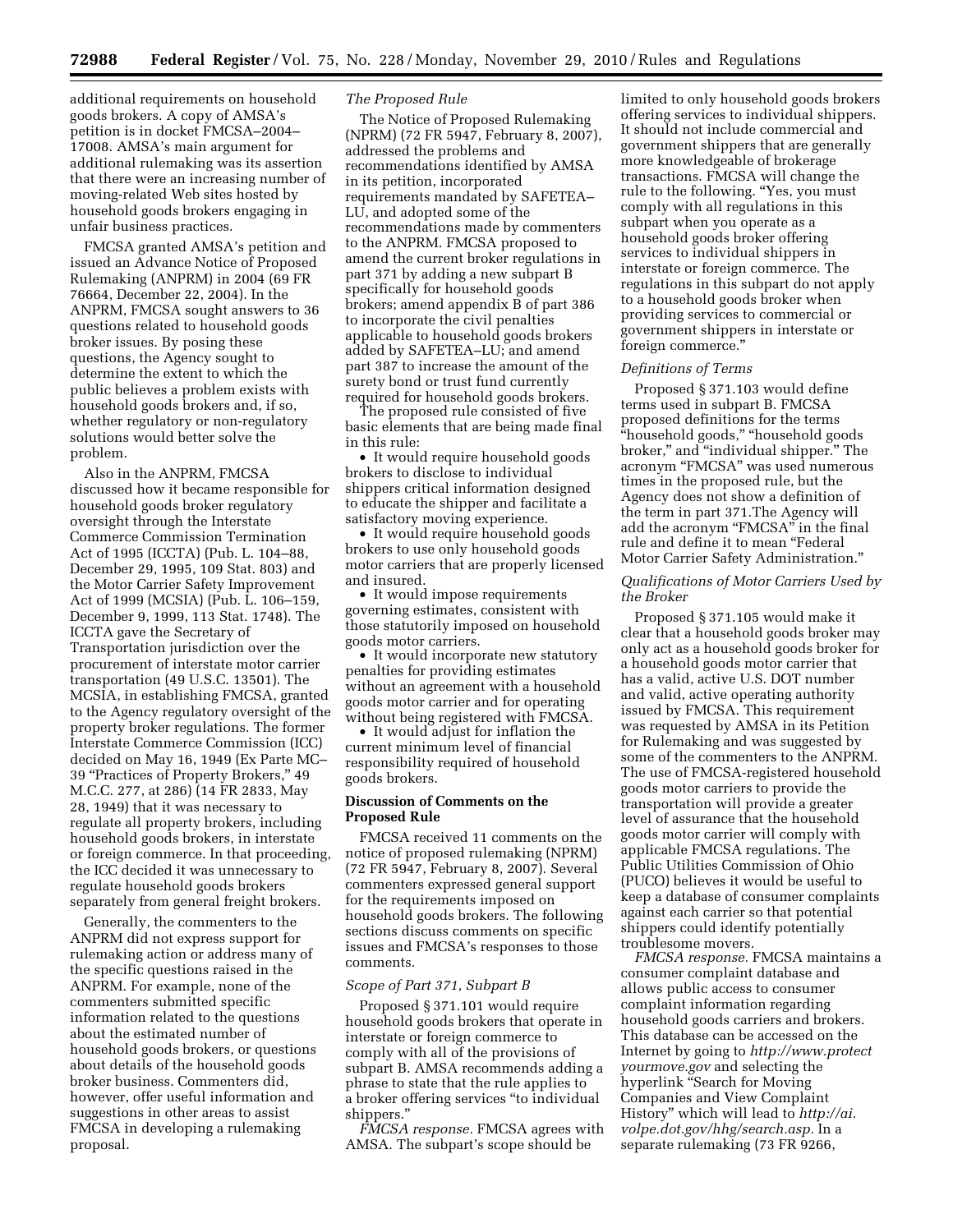February 20, 2008), FMCSA proposed that each household goods carrier must submit a statutorily-mandated quarterly report about consumer complaints it receives, which should assist individual shippers in evaluating their transportation options.

### *Information in Advertisements and Internet Web Sites*

FMCSA proposed (§ 371.107) implementing section 4212 of SAFETEA–LU by requiring that household goods brokers disclose to potential shippers their Department of Transportation registration number and that they are not motor carriers providing transportation of household goods. FMCSA also proposed that household goods brokers disclose certain information not required by SAFETEA–LU, but which FMCSA believes is necessary to assist individual shippers. The Agency proposed that household goods brokers prominently display in their advertisements and on their Web sites the following:

1. The physical location of the business.

2. Its ''MC'' operating authority number and U.S. DOT registration number<sup>2</sup>

3. Its status as a household goods broker that does not transport household goods but that arranges for such transportation.

AMSA urges FMCSA to monitor brokers' Web sites to ensure that unscrupulous brokers are not providing misleading information. The commenter also recommends an additional subparagraph in the rule to prohibit the broker from including the names or logos of motor carriers unless they are FMCSA-authorized household goods motor carriers with which the broker has a written agreement, as specified in § 371.115.

*FMCSA response.* As a part of its enforcement program, FMCSA already monitors the Web sites of household goods brokers and carriers to determine if they are providing misleading information on the Internet. We conduct compliance reviews and initiate enforcement action when appropriate.

We add a subparagraph in the final rule to provide more information to individual shippers receiving estimates prepared by brokers pursuant to § 371.113(b). A household goods broker that provides an estimate on behalf of a motor carrier must state on the broker's Web site that any estimate must be based on the carrier's tariff and that the carrier is required to make the tariff available for public inspection upon a reasonable request. We add this requirement to better ensure that individual shippers understand their rights with respect to broker-prepared estimates.

We have adopted AMSA's suggestion to add a subparagraph in the final rule to prohibit household goods brokers from including the names or logos of motor carriers unless they are FMCSAauthorized household goods motor carriers with which the broker has a written agreement, as required by § 371.115. We agree that brokers should not misrepresent to shippers that their shipments will be moved by specific moving companies, when the broker does not have agreements with those companies. The provision is intended to further full and honest disclosure to the shipper.

#### *List of Motor Carriers*

FMCSA proposed (§ 371.109) that a household goods broker must provide to each potential individual shipper who has contact with the household goods broker a list of all household goods motor carriers used by the broker, to implement sec. 4212(3) of SAFETEA– LU. National Relocation Services and Pro Movers Network believe that the requirement is burdensome on the broker and does not serve a consumer protection purpose for the shipper.

*FMCSA response.* Notwithstanding the commenters' concerns about burden, the carrier list requirement is mandated by SAFETEA–LU. To address concerns regarding potential burdens on household goods brokers, FMCSA revises its proposal to allow household goods brokers to provide the information required by § 371.109 electronically either through a Web site or by electronic messaging (e-mail), as an alternative to a paper-based communication.

#### *Consumer Protection Information*

FMCSA proposed (§ 371.111) requiring that each household goods broker provide potential shippers with one copy of each of the two FMCSA

consumer pamphlets: ''Your Rights and Responsibilities When You Move,'' and ''Ready to Move?—Tips for a Successful Interstate Move.'' Section 4205 of SAFETEA–LU requires household goods motor carriers to distribute both pamphlets and the proposal would impose the same requirement on household goods brokers. Proposed paragraph (a) permitted the household goods broker to make the information available through its Web site or by distribution of paper copies to each potential shipper. PUCO supports the proposed requirement. AMSA suggests FMCSA's requirements for household goods motor carriers in part 375 should allow use of a hyperlink on the carrier's Web site to provide the required consumer protection information.

*FMCSA response.* To better verify that shippers have been fully informed of their opportunity to access the consumer protection information via the broker's Web site, FMCSA has added a new paragraph (b) to § 371.111 to provide that the broker must state on any written estimate provided pursuant to § 371.113 that the individual shipper has expressly agreed to accept access to the information via the Web site in lieu of paper copies. FMCSA has also revised § 371.111 paragraph (c) to require written or electronic verification of the shipper's agreement to access the Federal consumer protection information via the Internet, instead of receiving the booklet copies in paper form.

AMSA's suggested revision of part 375 has merit and FMCSA will make the change it requested. This change will allow household goods motor carriers also to use a hyperlink on the carrier's Web site to provide the required consumer protection information. FMCSA believes it is in the best interests of shippers, brokers, and carriers for the consumer protection information to be distributed electronically if consumers choose to receive the information in that format. A shipper's ability to receive consumer protection information in his/her preferred medium should not depend on whether he/she arranges for transportation through a broker or directly with a motor carrier.

#### *Written Estimate Based on a Physical Survey*

Proposed § 371.113(a) would require that, if the household goods broker provides an estimate, it must be in writing and must be based on a physical survey of the shipper's household goods, if the household goods are located within a 50 air-mile radius of the broker or its estimating agent. The

 $\,$  2 Brokers currently receive "MC" numbers, not U.S. DOT registration numbers. FMCSA proposed eliminating the ''MC'' operating authority number in its May 19, 2005 NPRM regarding the Unified Registration System (URS) mandated by 49 U.S.C. 13908 (70 FR 28990). FMCSA intends to issue and notify each household goods broker of the U.S. DOT number FMCSA will assign to that active household goods broker before the URS final rule is published. The URS final rule will remove the requirements for household goods brokers to display their ''MC'' numbers in their advertisements, Web sites, and agreements with household goods motor carriers. Household goods brokers will only be required to display their assigned U.S. DOT number after the URS final rule becomes effective. Until FMCSA publishes a final rule in that proceeding, household goods brokers must display their ''MC'' numbers in their advertisements.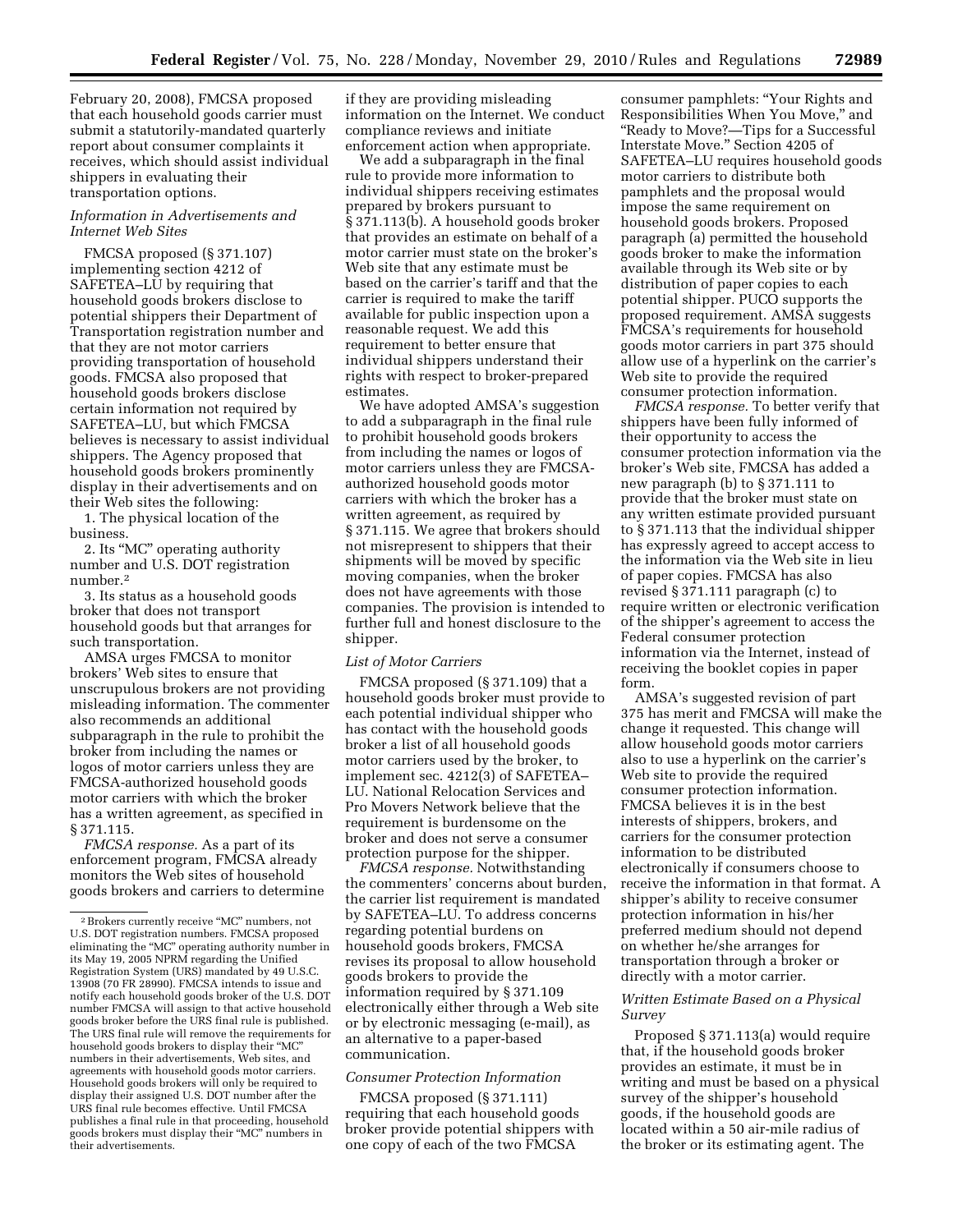Owner Operator Independent Drivers Association (OOIDA) believes the household goods broker should be required to conduct a physical survey regardless of the distance from the broker's place of business, unless the shipper can provide the broker a weight by which to determine an estimate of charges.

AMSA argues that proposed § 371.113(a) does not adequately address the inaccurate, ''lowball'' broker estimating problems experienced by consumers who receive estimates over the telephone or Internet without a physical survey because, in most cases, brokers are not located anywhere near shipping sites. Accordingly, AMSA recommends that the Agency revise its proposal by requiring that estimates be based on a physical survey conducted by the authorized motor carrier on whose behalf the estimate is provided, if the goods are located within a 50-mile radius of the motor carrier or its agent. AMSA also proposes that 49 CFR 375.409(a) be revised to require that all estimates provided by the broker be based on physical surveys conducted by the motor carrier transporting the shipment.

Pro Movers Network opposes the requirement for an in-home survey, because the provision is especially burdensome for consumers who are shipping a very small amount of goods. Pro Movers Network believes that if the list of goods provided by the shipper is complete, an accurate non-binding estimate based on weight does not require an in-home estimate. Also, Pro Movers Network commented that requiring in-home surveys limits a consumer's choices and the ability to receive a moving estimate remotely via the Internet.

*FMCSA response.* In the NPRM, FMCSA expressly invited comment on the impact to shippers, brokers, and motor carriers of applying or removing the 50-mile requirement for household goods broker estimates based on physical surveys, and invited comments on alternatives to this requirement. The Agency agrees with AMSA that because household goods brokers are rarely located within 50 miles of the shippers to whom they provide estimates, it is likely that the 50-mile radius exception, if implemented as proposed, would become the standard practice. As a result, FMCSA revised § 371.113(a) to require brokers to conduct or arrange for someone to conduct physical surveys of goods that are located within 50 miles of either the broker or the carrier on whose behalf the broker submits an estimate. As we stated in the NPRM, FMCSA recognizes that SAFETEA–LU

did not prescribe estimating requirements for household goods brokers as it did for household goods motor carriers. Nevertheless, 49 U.S.C. 13904(c) grants FMCSA the authority to promulgate this requirement. The Agency believes that an individual shipper's protection against unreliable estimates should not depend upon whether the shipper uses a broker or carrier to provide the estimate. We believe AMSA's suggested revision to proposed § 371.113(a) accomplishes the goal more effectively than FMCSA's original proposal and we adopt that revision in the final rule, with a minor modification as described below.

We decline to adopt AMSA's proposed revision to 49 CFR 375.409(a) requiring that all estimates be based on physical surveys conducted by motor carriers because it would essentially prevent household goods brokers from making estimates under any circumstances. Such a prohibition is inconsistent with section 4209 of SAFETEA–LU, which prohibits household good brokers from making estimates before entering into an agreement with a carrier to provide the transportation. Section 4209, therefore, implicitly recognizes that brokers are permitted to make estimates after entering into agreements with carriers, and not simply to provide shippers with estimates prepared by motor carriers or their agents. However, we have revised § 375.409(a) to make it consistent with revised § 371.113(a).

We also decline to adopt OOIDA's suggestion to require household goods brokers to perform a physical survey regardless of the distance from the broker's place of business. We do not require household goods motor carriers or their agents to perform a physical survey regardless of the distance from the motor carrier's or agent's place of business. We do not believe it would be appropriate to place this burden on brokers when we do not place it on motor carriers.

FMCSA does not agree with the suggestion of Pro Movers Network that the requirement for a physical survey should be eliminated because it limits a consumer's choice to receive a remote estimate. Section 371.113(c) expressly permits the individual shipper to waive the physical survey requirement.

# *Explanation of Waiving the Physical Survey*

PUCO states that estimates are most frequently a disputed issue and it is important that the broker be required to provide estimates in writing based on a survey of the property to be shipped. It believes the option of waiving the

physical survey should be explained and should be printed in a required font size in a required location on a standard document to ensure that the shippers are fully informed.

*FMCSA response.* We agree with PUCO that waiving the physical survey requirement, where it would otherwise apply, should be explained, printed on a standard document and printed with a minimum font size and font typeface. We have adopted PUCO's suggestion for the final rule. FMCSA will adopt in today's final rule the minimum font size and font typeface following the General Services Administration (GSA) guidelines in the ''Standard and Optional Forms Procedural Handbook.'' The GSA handbook requires the font typeface Universe and minimum font size of 7 points for all standard Federal forms and documents.

# *Estimates Based on Published Tariffs*

FMCSA proposed (§ 371.113(b)) requiring household goods brokers to base their estimates upon the published tariffs (as defined in § 375.103) of the authorized household goods motor carriers they use. Nationwide Relocation Services believes the rule should require any motor carrier accepting jobs from a broker to adopt the broker's tariff as its own for all jobs secured from the broker. AMSA suggests that the rule should require the broker's fee or service charge to be separately stated in the estimate and not included in the motor carrier's estimate of transportation charges.

*FMCSA response.* Household goods motor carriers are required to maintain tariffs under 49 U.S.C. 13702 and must charge individual shippers in accordance with those tariffs. Implementing regulations of the Surface Transportation Board (STB) governing household goods carrier tariffs, at 49 CFR 1310.3(a), require such tariffs to provide "the specific applicable rates, charges and service terms; and must be arranged in a way that allows for the determination of the exact rate, charges and service terms applicable to any given shipment.'' Section 1310.3(b) permits use of multiple tariffs to determine applicable rates and charges, provided ''the tariff containing the rates must make specific reference to all other tariffs required to determine applicable rates, charges and service terms. The carrier(s) party to the rate(s) must participate in all of the tariffs so linked  $* * *$ ". A "carrier party to the rate"

means more than one carrier can use the same rates. A broker's rate schedule is not a tariff subject to 49 U.S.C. 13702 and the STB regulations. There is no regulatory requirement that brokers adhere to such rate schedules, as there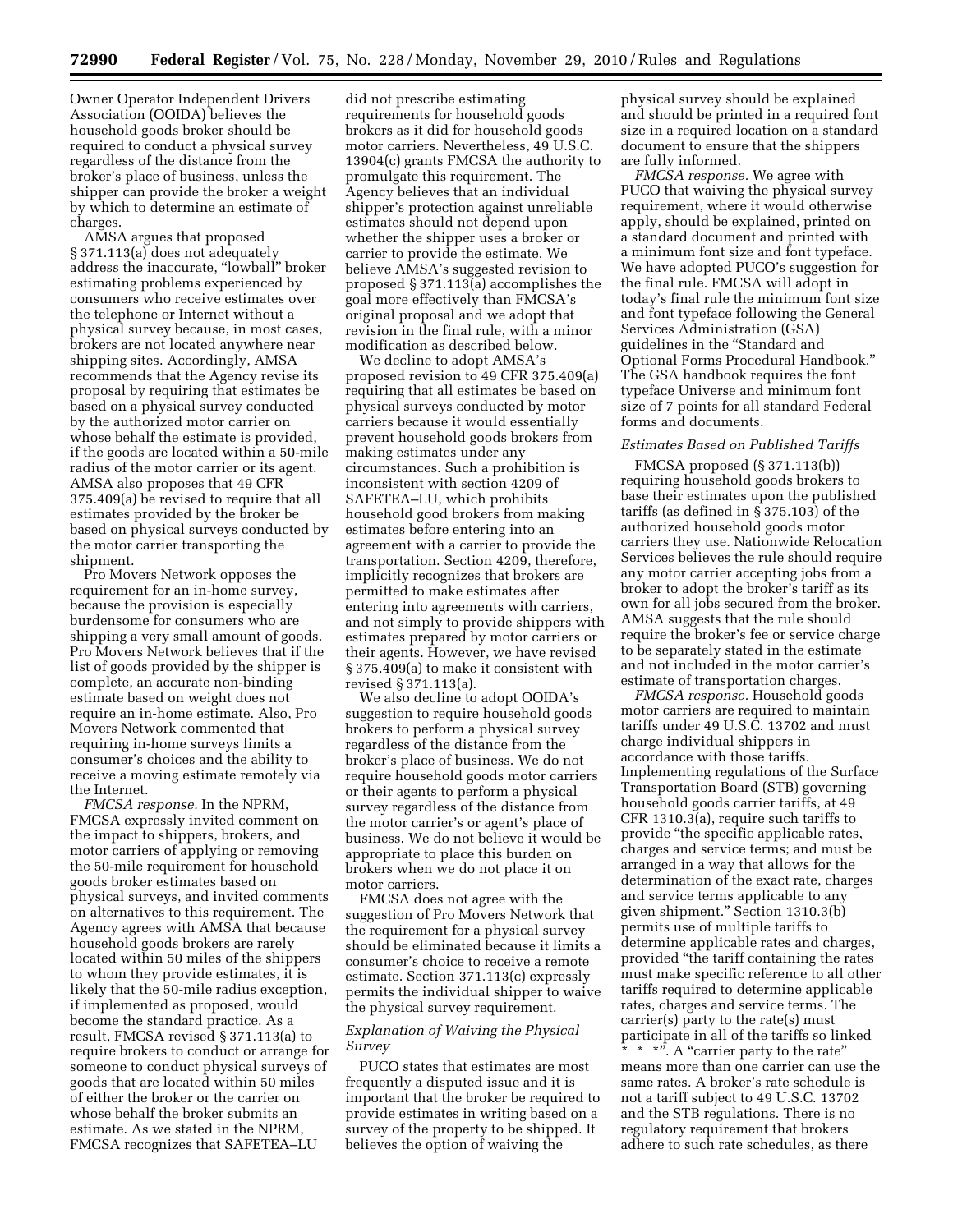is for household goods motor carriers to adhere to the terms of their tariffs. FMCSA believes Nationwide Relocation Services' suggestion would be inconsistent with 49 CFR 1310.3 and therefore, FMCSA will not adopt it.

At this time, the Agency does not adopt AMSA's suggestion that the broker's fee or service charge be separately stated in the estimate. The Agency does not have sufficient information about how different brokers charge their fees and what affect this change would have.

#### *Agreements With Motor Carriers*

Proposed § 371.115(a) would require household goods brokers to maintain written agreements with authorized household goods motor carriers before providing estimates and lists the items that must be included in these agreements. Nationwide Relocation Services suggests all agreements should be submitted and filed with FMCSA. Paragraph (a)(6) would require the signatures on the agreement to be notarized. Pro Movers Network believes the requirement for a notarized agreement is unrealistic and would almost certainly be impossible to execute successfully. Because household goods carriers typically have working agreements with between 5 and 15 brokers, the commenter asserts, the notary requirement would have to be repeated many times for each carrier. The commenter believes the rule would ultimately be too stressful to the brokercarrier business relationships and transactions. The commenter argues that the potential of lost opportunity costs caused by strained business relationships between household goods brokers and carriers is a distinct possibility and FMCSA's cost and risk assessments did not take these lost opportunity costs into account.

We also proposed changing § 375.409 to state that the written agreement between the household goods broker and the household goods motor carrier must contain all of the items required in proposed § 371.115. AMSA recommends adding a sentence stating that the estimate is based on a physical survey of the goods conducted by the motor carrier.

*FMCSA response.* We believe the filing requirement suggested by Nationwide Relocation Services would create an unnecessary burden for FMCSA, carriers, and brokers that would have little usefulness in protecting individual shippers. Based on comments received, we agree that the notarization requirement will be unduly burdensome and is unnecessary. We

have removed the requirement that the agreements be notarized.

We have also revised § 375.409 to reflect the changes to § 371.113(a) discussed above (requiring a physical survey if the carrier on whose behalf the broker makes an estimate is within 50 miles of the household goods). However, as discussed earlier in this preamble, we are not adopting AMSA's suggested change to require that all estimates be based on physical surveys of the property conducted by household goods motor carriers, because it would prohibit anyone other than the authorized motor carrier from performing the estimate. As such, it would be inconsistent with SAFETEA– LU and would limit the flexibility FMCSA intends to afford household goods brokers and carriers to provide services to their individual shippers. Motor carriers can certainly provide additional restrictions in their agreements with household goods brokers beyond FMCSA's minimum requirements.

#### *Verifying the Motor Carrier's Authority*

As proposed, § 371.119 would have required that each household goods broker "inspect, verify, and document" the validity of the U.S. DOT registration and MC operating authority for each household goods motor carrier with which it arranges transportation each month. The household goods broker would comply with this requirement by using FMCSA's Web site (*[http://](http://www.protectyourmove.gov)  [www.protectyourmove.gov](http://www.protectyourmove.gov)*) to check whether the motor carrier has active forhire authority to transport household goods and evidence of the necessary financial responsibility on file with FMCSA. Nationwide Relocation Services suggests that monitoring the authority and licensing status of motor carriers is a role best suited for FMCSA, and a private broker should not be required to undertake the regulatory duty of FMCSA in policing the authority status of motor carriers. Pro Movers Network believes FMCSA should devise an e-mail notification system to register a broker's carriers and automatically email the broker when one of its carrier's authorities is suspended or revoked. Manual checks by the broker of its entire network of carriers would be time- and resource-intensive, the commenter asserts, and a once per month check by the broker is not a foolproof method of verification. The commenter believes the broker should only have to confirm whether the carrier is in "Active" or "NonActive" status in FMCSA's Safety and Fitness Electronic Records (SAFER) database. The commenter also states that it is not the

broker's obligation and responsibility to report carrier non-compliance to FMCSA.

*FMCSA response.* In response to comments and after further consideration, FMCSA has decided to eliminate proposed § 371.119 from the final rule. The intent of proposed § 371.119 was to provide additional protection to shippers by requiring brokers to verify the validity of carriers' registration and operating authority on a monthly basis. However, proposed § 371.105 independently prohibits anyone from acting as a household goods broker for household goods motor carriers that do not have valid U.S. DOT numbers and valid operating authority from FMCSA. Regardless of whether a broker complies with the monthly verification and recordkeeping requirements, it would nonetheless be bound by § 371.105 and subject to penalties for arranging moves with unregistered or unauthorized carriers. Considering this redundancy, it is unclear what additional protections § 371.119 would provide to shippers. Because brokers would be required to comply with § 371.105 under threat of penalty with or without § 371.119, the Agency does not believe that eliminating § 371.119 would diminish brokers' incentives to avoid doing business with unregistered or unauthorized carriers. Thus, the Agency believes that eliminating § 371.119 would leave shippers with the same level of protection against unregistered or unauthorized carriers, while reducing the administrative burden on brokers. Furthermore, striking this provision would eliminate any confusion over whether compliance with § 371.119 excuses or provides mitigating circumstances for failure to comply with § 371.105. FMCSA is concerned that proposed § 371.119, as written, could be interpreted as a safe haven for brokers who comply with the verification and recordkeeping requirements, but nonetheless arrange a move with an unregistered or unauthorized carrier. FMCSA never intended for proposed § 371.119 to be interpreted this way. As a result, FMCSA leaves it to the household goods brokers to determine the most effective and efficient manner in which to ensure compliance with § 371.105.

# *Broker Surety Bond or Trust Fund*

FMCSA proposed to add specific language to § 387.307(a) to require household goods brokers to have a surety bond or trust fund in effect for \$25,000, based on adjustments for inflation. The former ICC increased the financial responsibility requirement for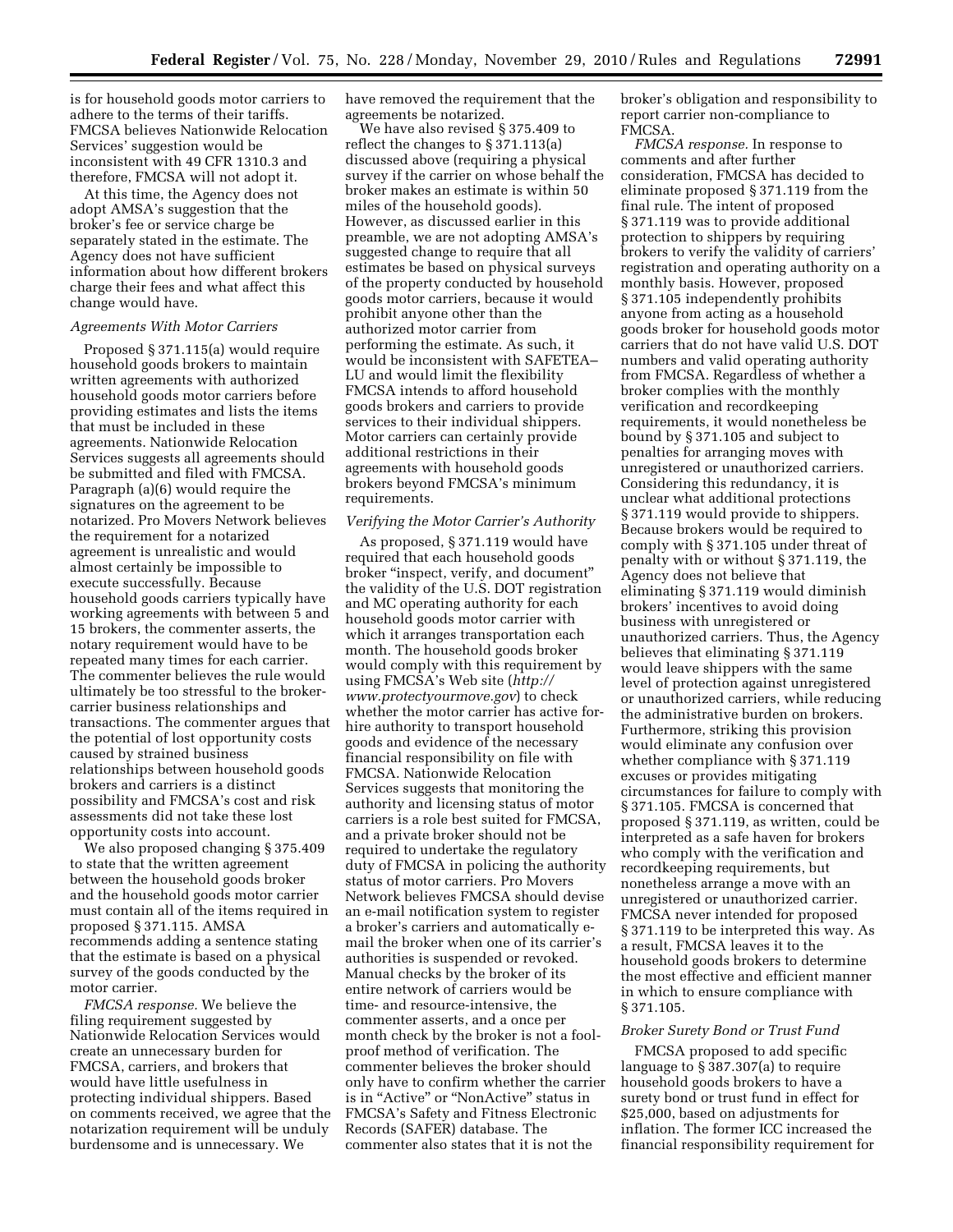brokers in 1979 from \$5,000 to \$10,000.3*See* 44 FR 70167, December 6, 1979. The NPRM proposed adjusting the \$10,000 minimum figure for inflation as measured by the Consumer Price Index, which resulted in purchasing power of \$24,490.29 in 2006. Because a final rule based on the NPRM would not be in effect until after the 2007's NPRM, FMCSA found it reasonable to round the minimum requirement up to \$25,000. The requirement was raised to \$10,000 to ensure shippers or motor carriers would be paid if the broker failed to carry out its contracts, agreements, or arrangements for the supplying of transportation by authorized motor carriers. Sandra Irwin supports raising the amount of the surety bond or trust fund, and AMSA, PUCO, and OOIDA believe an increase to \$25,000 is inadequate. According to OOIDA, surety companies have reported an aggregate amount of outstanding claims against broker bonds of between \$300,000 and \$500,000 in response to OOIDA's efforts to submit claims by its members against broker bonds. Nationwide Relocation Services believes the amount of the surety bond or trust fund should be \$50,000, and David Marsh suggests \$100,000. Sandra Irwin, David Marsh, and the Transportation Intermediaries Association suggest the increase in the surety bond or trust fund should apply to all property brokers, not just household goods brokers.

On the other hand, Pro Movers Network points out that household goods brokers may incur a high cost of doing business, such as increased costs of advertising, and increasing the surety bond or trust fund requirement to \$25,000 represents an unnecessary financial burden.

*FMCSA response.* Commenters that favored increasing the amount of the surety bond or trust fund did not provide adequate justification for an increase above \$25,000, especially in light of the number of small business household goods brokers and the potential impact of significantly increasing the amount of financial responsibility beyond a level adjusted for inflation. Inasmuch as OOIDA did not provide specific information regarding the number and amount of outstanding claims per broker, its argument that an aggregate amount of \$300,000 to \$500,000 in outstanding claims warrants an increase in the amount of the bond to that level is not justifiable.

The surety bond and trust fund provisions apply only to household goods transportation. FMCSA may consider applying the increased surety bond and trust fund provisions to general freight brokers in the future. Finally, FMCSA acknowledges Pro Movers Network's comment about high costs of doing business, however, it did not provide sufficiently specific information to justify changing FMCSA's proposal to something other than an adjustment for inflation.

*Implementation of the Household Goods Broker Surety Bond or Trust Fund Amount* 

FMCSA did not propose how the Agency would implement the additional \$15,000 increase in the amount of the surety bond or trust fund agreement. FMCSA believes it is necessary to provide household goods brokers a sufficient amount of time to acquire the additional \$15,000 for surety bonds and trust funds. The Agency will set one year from the date of the final rule as the date when all brokers of household goods must have filed new BMC–84s or BMC–85s, as appropriate, to prove they have the minimum \$25,000 in effect. This should give sufficient time to household goods brokers, especially small entities, to find sureties willing to write \$25,000 surety bonds to replace their \$10,000 bonds. Likewise, for those household goods brokers using trust fund agreements, this should give sufficient time for these entities to raise the additional \$15,000 of capital to place in escrow with their trust fund managers.

### **The Final Rule**

FMCSA adopts the proposed rule as final with minor changes in response to the comments. First, as discussed in the section on the "Scope of part 371, subpart B," at the suggestion of AMSA, we are limiting the scope of part 371, subpart B to only household goods brokers offering services to individual shippers. We have made the appropriate changes to § 371.101 to limit the scope to individual shippers. Second, as discussed in the section of the ''Definitions,'' the Agency is adding the acronym ''FMCSA'' and the definition that it means the Federal Motor Carrier Safety Administration, an agency within the U.S. Department of Transportation. Third, as discussed in the section on ''information in advertisements and Internet Web homepages,'' we are adding § 371.107(d) to require household goods brokers who provide estimates on behalf of household goods motor carriers, to state prominently on their Web site(s) that the estimates must

be based on the carrier's tariff and that the carrier is required to make the tariff available for public inspection upon a reasonable request. Fourth, also as discussed in the section on ''information in advertisements and Internet Web homepages," at the suggestion of AMSA, we are adding § 371.107(e) to prohibit the broker from including the names or logos of motor carriers unless they are FMCSA-authorized household goods motor carriers with which the broker has a written agreement as specified in § 371.115. Fourth, as discussed in the section "list of motor carriers," FMCSA will allow household goods brokers to provide the information required by § 371.109 electronically as an alternative to a paper-based communication.

Fifth, as discussed in the section ''consumer protection information,'' FMCSA is adding § 371.111(b) to require that, if a shipper elects to access the statutorily-mandated consumer information via the household goods broker's Web site, then the broker must state on the written estimate described in § 371.113 that the individual shipper expressly agreed to access the consumer protection information via the Internet in lieu of a paper copy.

Sixth, as discussed further in the section "consumer protection information,'' FMCSA has also revised § 371.111 paragraph (c) to require written or electronic verification of the shipper's agreement to access the Federal consumer protection information on the Internet, instead of receiving the booklet copies in paper form.

Seventh, as discussed in the section ''Written estimate based on a physical survey," we are adopting one of AMSA's two suggestions to require in § 371.113(a) that a physical survey of the household goods must be conducted by the authorized motor carrier on whose behalf the estimate is provided, if the shipment is located within a 50 mile radius of the carrier's ''household goods agent preparing the estimate,'' unless the physical survey requirement is waived by the shipper.

Eighth, for  $\S 371.113(c)(2)$ , as discussed in the section on "Explanation of waiving the physical survey, $\bar{y}$  we are adopting PUCO's suggestion that the final rule require brokers to explain the physical survey and waiver requirement to individual shippers, print the waiver agreement on the written estimate, and print the agreement with a minimum font size and font typeface. Ninth, as discussed in the section ''verifying the motor carrier's authority,'' FMCSA is eliminating proposed § 371.119 from the final rule. Tenth, as discussed in the sections on ''Written estimate based on

<sup>&</sup>lt;sup>3</sup>The ICC established the broker surety bond amount at \$5,000 in 1936, 1 FR 1156, August 20, 1936.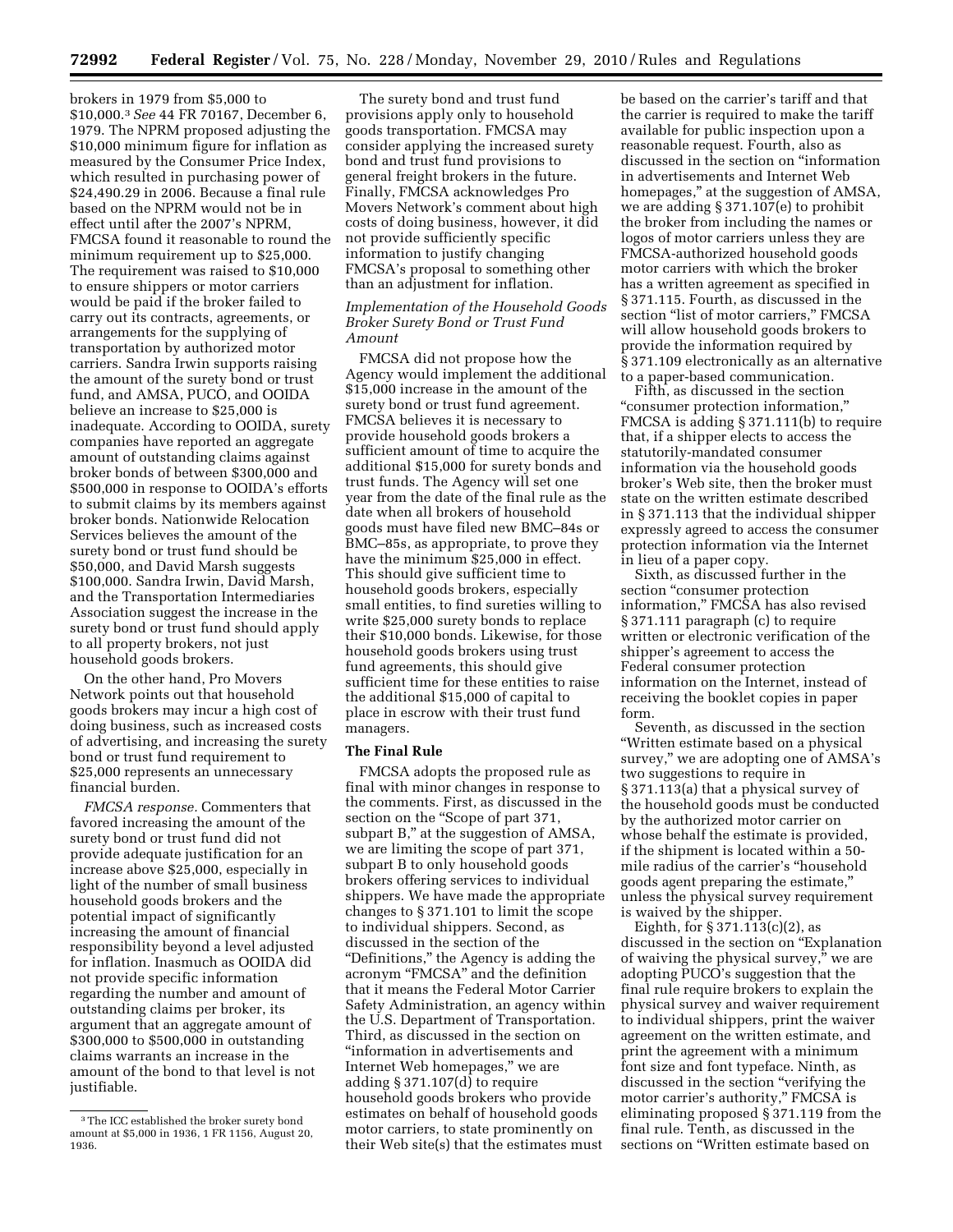a physical survey'' and ''Estimates provided by household goods brokers,'' we have revised the household goods motor carrier requirements applicable to household goods broker estimates in § 375.409(a) to make them consistent with our revised written estimate revisions in § 371.113(a). Finally, we are adding a 1-year compliance date in § 387.307(a)(2) for household goods brokers to obtain the additional \$15,000 of financial responsibility over the current \$10,000 requirement, and to file with FMCSA the required proof (Forms BMC–84 or BMC–85, as appropriate) of the total \$25,000 minimum financial responsibility required by the 1-year compliance date.

#### **Regulatory Analyses**

*Executive Order 12866 (Regulatory Planning and Review); DOT Regulatory Policies and Procedures* 

FMCSA has determined that this action is a not a significant regulatory action within the meaning of Executive Order 12866 and the U.S. Department of Transportation regulatory policies and procedures (44 FR 11034, February 26, 1979). The Agency received only 11 comments and the costs are minimal.

The total cost of the final rule is approximately \$5.543 million in the first year with annual, recurring costs of \$1.776 million thereafter. As such, the costs of this final rule do not exceed the \$100 million annual threshold as defined in Executive Order 12866. The ten-year costs and benefits of the final rule are shown in Table 1:

TABLE 1—SUMMARY OF TEN-YEAR COSTS AND BENEFITS FOR FINAL RULE [In millions]

| 7% Discount Rate                  | Option 3                  |
|-----------------------------------|---------------------------|
| Benefits<br>Net Benefits          | \$17.11<br>46.97<br>32.25 |
| 3% Discount Rate                  | Option 3                  |
| Costs<br>Benefits<br>Net Benefits | 16.58<br>54.91<br>38.33   |

FMCSA's full Final Regulatory Evaluation is in the docket for this rule. It explains in detail how we estimated cost impacts for the final rule.

This rule establishes additional consumer protection regulations specifically for household goods brokers to supplement the regulations at 49 CFR part 375, which apply to motor carriers transporting household goods by commercial motor vehicle in interstate and foreign commerce.

FMCSA estimates these regulatory changes will produce three primary cost impacts on household goods brokers: (1) Costs of training certain employees on the proper application of the regulatory changes; (2) costs to revise broker marketing materials, forms, and orders for service, including technical writing, Web site editing, and printing costs associated with incorporating mandated consumer information; and (3) additional information collection burdens associated with the new regulations, including traveling to and performing on-site physical surveys for written estimates; making written agreements with household goods motor carriers, stating on the written estimate that the individual shipper expressly agreed to access the consumer protection information on the Internet; obtaining written or electronic verification of the shipper's agreement to access the Federal consumer protection information on the Internet; explaining the physical survey and waiver requirement to individual shippers; printing the waiver agreement on the written estimate; printing the agreement with a minimum font size and font typeface; and, finally, requiring household goods brokers to have their sureties or trust fund managers file proof of their \$25,000 minimum financial responsibility on the Forms BMC–84 or BMC–85, as appropriate.

### *Regulatory Flexibility Act, as Amended by the Small Business Regulatory Enforcement Fairness Act of 1996*

The Regulatory Flexibility Act (RFA) (5 U.S.C. 601–612), as amended by the Small Business Regulatory Enforcement Fairness Act of 1996 (Pub. L. 104–121, 110 Stat. 857), requires Federal agencies, as a part of each rulemaking, to consider regulatory alternatives that minimize the impact on small entities while achieving the objectives of the rulemaking. The Agency's Initial Regulatory Flexibility Analysis is available in docket FMCSA–2004–17008 at item 0018. FMCSA received no specific comments about its Initial Regulatory Flexibility Analysis. The Agency's Final Regulatory Flexibility Analysis (FRFA) for this final rule is discussed below.

*(1) A description of the reasons why action by the agency is being considered.* 

The American Moving and Storage Association (AMSA) petitioned the DOT for a rulemaking in March 2003 that would amend the property broker regulations in part 371 to require brokers that arrange for household goods transportation by motor carrier (household goods brokers) to provide

consumer information that only household-goods motor-carriers must now provide, as well as establish additional consumer protection requirements. Many of AMSA's concerns were addressed in the Safe Accountable, Flexible, Efficient Transportation Equity Act: A Legacy For Users (SAFETEA–LU), Public Law 109– 59, which was enacted into law on August 10, 2005. Specifically, section 4212 of SAFETEA–LU directs FMCSA to issue regulations requiring household goods brokers to provide this information to consumers.

*(2) Objectives of, and legal basis for, the final rule*.

This rulemaking is mandated by section 4212 of SAFETEA–LU. FMCSA's general authority to enact consumer protection regulations governing broker operations is contained in 49 U.S.C. 13904(c). The objective of this rule is to ensure that individual shippers of household goods that arrange for transportation through household goods brokers (rather than directly through motor carriers) receive necessary information regarding the parties with which they are dealing and their rights and responsibilities in connection with interstate household goods moves. It also is intended to ensure that household goods brokers deal only with properly registered and insured motor carriers and that estimates provided by household goods brokers be provided under specific circumstances designed to protect the shipper against abuse. Finally, it increases the level of financial responsibility required to ensure that household goods brokers perform their transportation contracts.

*(3) Significant issues raised by small entities' comments.* 

A summary of the significant issues raised by the public in response to the NPRM and the assessment of each significant issue are discussed earlier in this final rule under the heading ''Discussion of Comments on the Proposed Rule.''

FMCSA is adopting the proposed rule as final with the minor changes discussed above under the heading The Final Rule, based mainly on comments to the NPRM. FMCSA believes most household goods brokers that commented to the NPRM would meet the definition of a small business entity.

*(4) Description and estimate of the number of small entities to which the final rule will apply.* 

There are currently 615 active, registered household goods brokers and another 394 registered household goods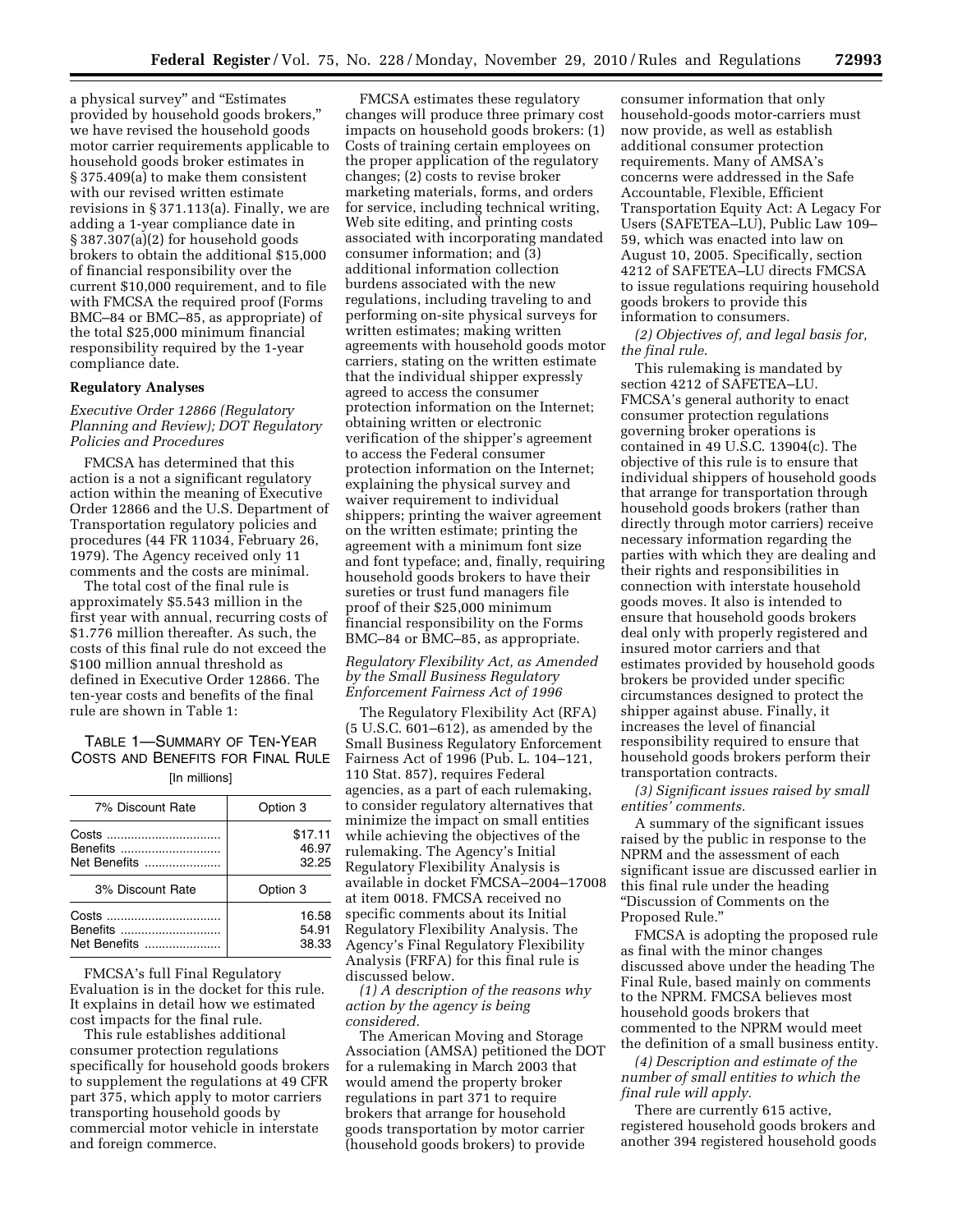brokers that are inactive.4 We do not know the number of unregistered household goods brokers, but we suspect that there are many. For the purposes of our analysis, we assume the number is 75—which would put the percentage of unregistered brokers at just over ten percent (75 is 10.87% of  $(615 + 75)$ . The figure is based on conversations with industry experts and information from broker Web sites. We use 690, then, as the estimate of total active brokers—registered and (now) unregistered. Almost all are small entities according to the definition in Small Business Administration (SBA) regulations (13 CFR part 121) which defines a ''small entity'' in the North American Industrial Classification System (NAICS) Code 488510 ''Freight Transportation Arrangement'' industry by average annual receipts, which are currently set at \$7 million per firm. The motor carriers with whom household goods brokers deal may also be indirectly affected.

*(5) Description of the projected reporting, record-keeping and other compliance requirements for small entities*.

The final rule requires additional record-keeping on the part of household goods brokers to demonstrate compliance. The cost to the household goods broker industry of this additional record-keeping (\$5.543 million in the first year and \$1.776 million annually to inform, display, and disclose information to shippers and maintain the files for three years) is reflected in our cost estimates. Additionally, the aggregate cost to the household goods broker industry of raising the financial responsibility requirement to \$25,000 from \$10,000 (approximately \$50,000 annually) is also reflected in our cost estimates. The total cost has a present value of approximately \$17.11 million over ten years when discounted at 7 percent, and does not require any special skills that would be available to large entities any more than to small entities.

*(6) Duplication with other Federal rules.* 

FMCSA is unaware of any other Federal rules which will duplicate, overlap, or conflict with this proposed rule except for the household goods carriers rule published on July 12, 2005.5 Because these rules apply only to household goods motor carriers, it was necessary to establish separate rules applicable to household goods brokers,

even though they contain certain similarities. For example, SAFETEA–LU requires every shipper to receive the pamphlet ''Your Rights and Responsibilities When You Move.'' Household goods carriers are already required to make this pamphlet available to every shipper. This rule requires household goods brokers to make the same pamphlet available to shippers. There is no practical way around the duplication because some shippers do not use a household goods broker and those who do often do not have any direct contact with a household goods carrier early enough in the process to make effective use of the information contained in the pamphlet.

*(7) Description of any significant alternatives to the final rule.* 

FMCSA believes that there are no significant alternatives to the final rule which would accomplish the stated objectives of the Household Goods Mover Oversight Enforcement and Reform Act of 2005, otherwise known as Title IV, Subtitle B of the Safe, Accountable, Flexible, Efficient Transportation Equity Act: A Legacy for Users (SAFETEA–LU) (Pub. L.109–59) and which would minimize any significant economic impact of the final rule on small entities.

The Agency did consider ways in which it could assist small household goods broker entities to mitigate the impact of increasing the trust fund resources to the new minimum requirement of \$25,000. The Agency decided it could extend the compliance date regarding the financial responsibility requirement so that brokers will have a full year after publication of the final rule to come into compliance with the \$25,000 requirement, increasing trust funds from the minimum of \$10,000 to the final rule's minimum requirement of \$25,000.

Therefore, FMCSA is mitigating the impact of obtaining the additional \$15,000 of financial responsibility over the current \$10,000 requirement by adding a 1-year compliance date in § 387.307(a)(2). Thus, all household goods brokers will have one year from the date of publication of this final rule to obtain the additional \$15,000 of financial responsibility over the current \$10,000 requirement, and to have their sureties and trust fund managers file with FMCSA the required proof (Forms BMC–84 or BMC–85, as appropriate) of the total \$25,000 minimum financial responsibility required by the compliance date for § 387.307(a)(2).

As we stated above, almost all of the 690 household goods brokers subject to this final rule meet the definition of a small business entity under the RFA.

We have estimated this final rule will cause the average household goods broker to incur an estimated, additional \$8,030 in the first year of implementation and annual recurring costs of about \$2,575. The Administrator of the FMCSA believes this final rule will have a significant economic impact on a substantial number of small entities (SEISONOSE).

### *Unfunded Mandates Reform Act*

This rule does not impose a Federal mandate resulting in the expenditure by State, local, or Tribal governments, in the aggregate, or by the private sector, of \$140.3 million or more in any one year (2 U.S.C. 1531 *et seq.*). The present value of the final rule is about \$17.11 million.

#### *National Environmental Policy Act*

The Agency analyzed this rule for the purpose of the National Environmental Policy Act of 1969 (NEPA) (42 U.S.C. 4321 *et seq.*) and determined under our environmental procedures Order 5610.1 published March 1, 2004 (69 FR 9680), that this action is categorically excluded under Appendix 2, paragraphs 6.d, 6.m, and 6.q of the Order from further environmental documentation. These categorical exclusions relate to rulemaking actions affecting household goods brokers. In addition, the Agency believes that the action includes no extraordinary circumstances that would have any effect on the quality of the environment. Thus, the action does not require an environmental assessment or an environmental impact statement.

We have also analyzed this rule under the Clean Air Act, as amended (CAA) section 176(c), (42 U.S.C. 7401 *et seq.*) and implementing regulations promulgated by the Environmental Protection Agency. Approval of this action is exempt from the CAA's general conformity requirement since it involves rulemaking and policy development and issuance. *See* 40 CFR  $93.153(c)(2)$ . It will not result in any emissions increase nor will it have any potential to result in emissions that are above the general conformity rule's *de minimis* emission threshold levels. Moreover, it is reasonably foreseeable that the rule will not increase total CMV mileage, or change the routing of CMVs, how CMVs operate, or the CMV fleetmix of motor carriers. This action merely establishes regulations applicable to the business practices of household goods brokers, which do not operate CMVs. FMCSA received no comments to its NEPA and Clean Air Act analyses.

<sup>4</sup>A broker generally becomes inactive after registering with FMCSA when its surety bond or trust fund is cancelled.

<sup>5</sup> 70 FR 39949 (Jul. 12, 2005).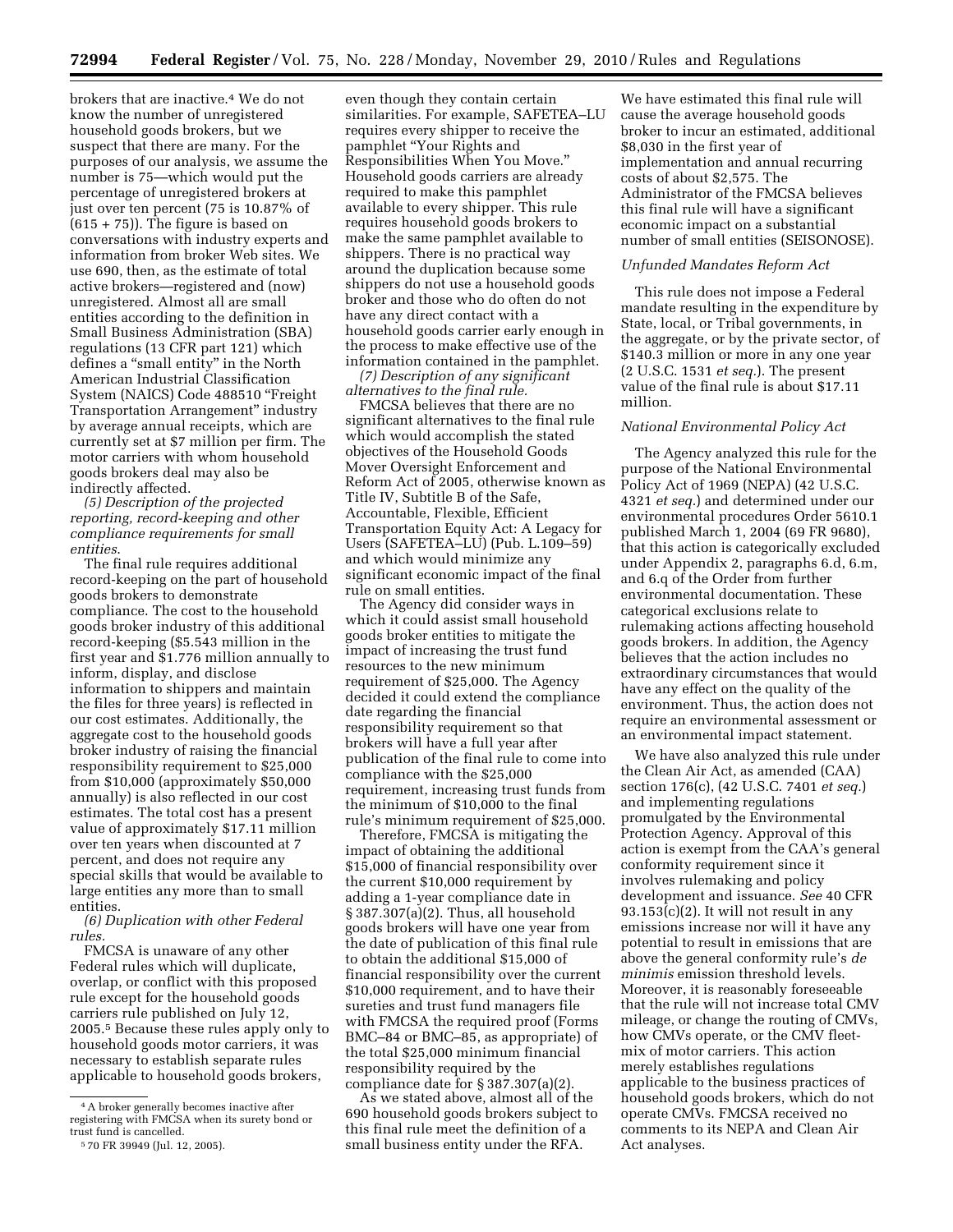#### *Privacy Impact Assessment*

FMCSA conducted a privacy impact assessment of this rule as required by section 522(a)(5) of the FY 2005 Omnibus Appropriations Act, Public Law 108–447, 118 Stat. 3268 (Dec. 8, 2004) [set out as a note to 5 U.S.C. 552a]. The assessment considers any impacts of the rule on the privacy of information in an identifiable form and related matters. FMCSA has determined this rule imposes no privacy impacts.

#### *Paperwork Reduction Act*

Under the Paperwork Reduction Act of 1995 (PRA) (44 U.S.C. 3501–3520), a Federal agency must obtain approval from the Office of Management and Budget (OMB) for each collection of information it conducts, sponsors, or requires through regulations. FMCSA seeks approval of the information collection requirements in a new information collection to be entitled ''Practices of Household Goods Brokers.''

The collected information encompasses that which is generated, maintained, retained, disclosed, and provided to, or for, the agency under 49 CFR part 371. It will assist shippers in their commercial dealings with interstate household goods brokers. The collection of information will be used by prospective shippers to make informed decisions about contracts and

services to be ordered, executed, and settled within the interstate household goods motor carrier industry. Some of these information collection items were required by regulations issued by the former ICC; however, that agency was not required to comply with the PRA. When these items transferred from the ICC to the Federal Highway Administration, and ultimately to FMCSA, no OMB control number was assigned to cover this information collection transfer. It was therefore necessary to calculate the old information collection burden hours for these items approved under the ICC rules and to add the new burden that will be generated by this final rule.

Assumptions used for calculation of the information collection burden include the following: (1) There are currently approximately 690 active household goods brokers; (2) on average, each household goods broker will enter into written agreements to estimate shipment costs with about 31 motor carriers, (3) household goods brokers will eventually sever some of these written agreements and make agreements with new household goods motor carriers. We assume that an average agreement lasts for about six years, meaning that brokers will enter into about five new agreements each year, and (4) FMCSA estimates household goods brokers handle about

100,000 moves each year. The first two items result in 24,390 respondents subject to the information collection  $(690 \times 31 = 24,390)$ . The third item results in an additional 3,450 respondents subject to the information collection  $(690 \times 5 = 3,450)$ . Together with the fourth item, a total of about 127,900 respondents (24,390 + 3,450 + 100,000) would be subject to the information collection.

The PRA regulations at 5 CFR 1320.3(b)(2) allow FMCSA to calculate no burden when the agency demonstrates to OMB that the activity needed to comply with the specific regulation is usual and customary. FMCSA sought comment in the NPRM on whether setting up the first accounting system for a new business is a usual and customary business practice. FMCSA received no comments from the public about this accounting system issue. Thus, FMCSA concludes the public believes it is a usual and customary practice when starting a new business.

Table 2 summarizes the information collection burden hours by the actions being taken in the final rule. *See*  attachment S of the supporting statement for the Paperwork Reduction Act Submission in docket FMCSA– 2004–17008 for the detailed FMCSA analysis.

# TABLE 2—ANNUAL BURDEN HOURS ACROSS THE 127,900 RESPONDENTS

| Section      | Description | Calculation                              | Total hours |
|--------------|-------------|------------------------------------------|-------------|
|              |             |                                          | 41,400      |
| 371.13       |             |                                          | 1.000       |
|              |             |                                          | 13.800      |
| 371.109      |             |                                          | 6.900       |
| $371.111(a)$ |             |                                          | 345         |
| 371.111(c)   |             | 0.5hr/month $\times$ 12 $\times$ 690     | 4.140       |
| 371.113      |             | $(1/12)$ hr $\times$ 20,000              | 1.667       |
| 371.115      |             | 4hr $\times$ 31 agreements $\times$ 690  | 85,560      |
|              |             | 4 hrs $\times$ 5 agreements $\times$ 690 | 13.800      |
| 371.117      |             |                                          | 6.900       |
|              |             |                                          | $\Omega$    |
|              |             |                                          | 175.512     |
|              |             |                                          | 89.607      |

We have rounded the estimates and have asked OMB for approval for firstyear burden-hours of 175,500, and subsequent-year burden-hours of 89,600. We particularly request your comments on whether the collection of information is necessary for FMCSA to meet the goal of 49 CFR part 371 to protect consumers and household goods motor carriers, including: (1) Whether the information is useful to this goal; (2) the accuracy of the estimate of the burden of the information collection; (3)

ways to enhance the quality, utility and clarity of the information collected; and (4) ways to minimize the burden of the collection of information on respondents, including the use of automated collection techniques or other forms of information technology.

You must submit comments on the information collection burden addressed by this final rule to the Office of Management and Budget (OMB). The deadline for such submissions is December 29, 2010. Interested persons

are invited to submit written comments on the proposed information collection to the Office of Information and Regulatory Affairs, Office of Management and Budget. Comments should be addressed to the attention of the Desk Officer, Department of Transportation/Federal Motor Carrier Safety Administration, and sent via electronic mail to *oira*\_*[submission@omb.eop.gov,](mailto:oira_submission@omb.eop.gov)* or faxed to (202) 395–6974, or mailed to the Office of Information and Regulatory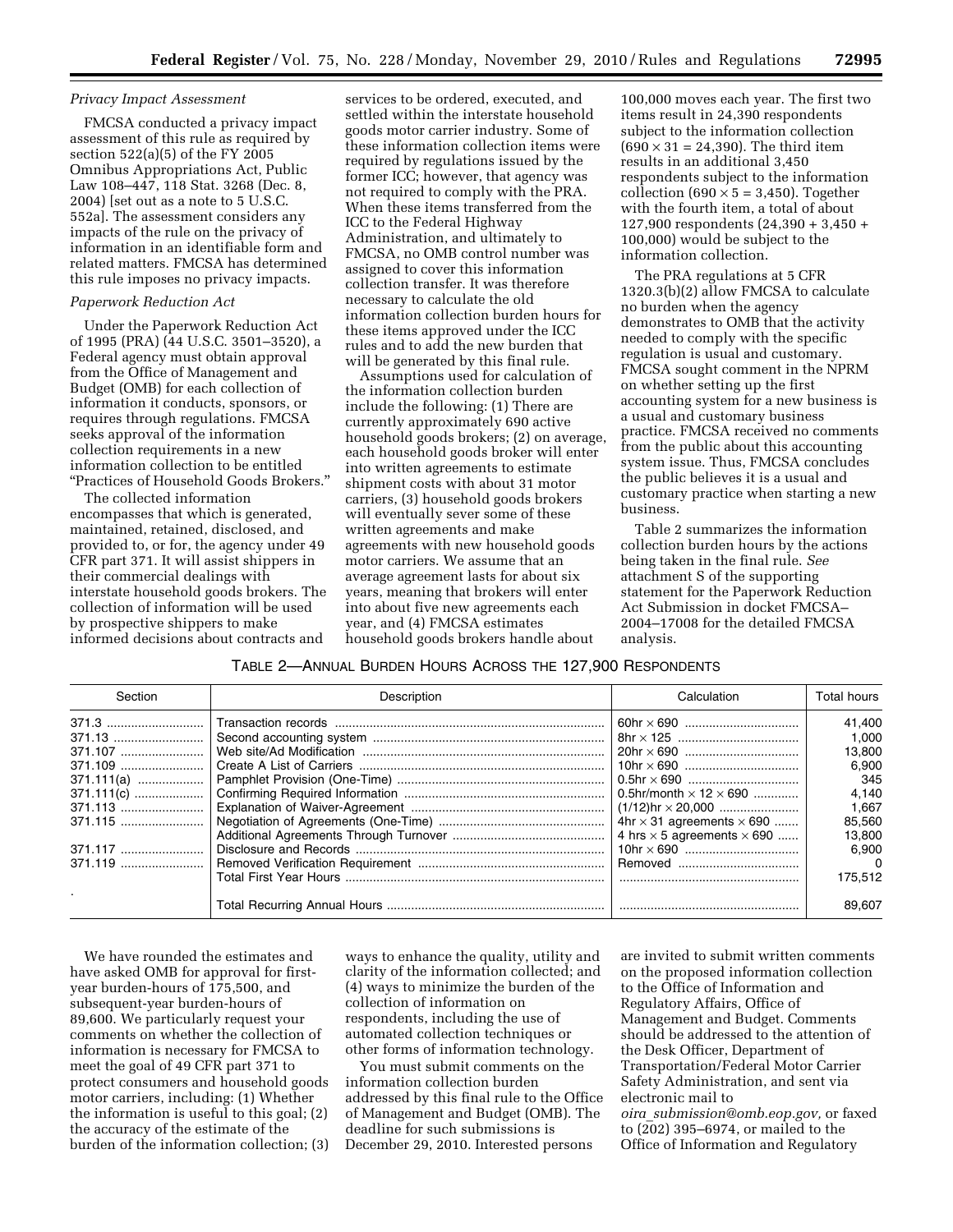Affairs, Office of Management and Budget, Docket Library, Room 10102, 725 17th Street, NW., Washington, DC 20503.

# *Executive Order 12988 (Civil Justice Reform)*

This rulemaking meets applicable standards in sections 3(a) and 3(b)(2) of Executive Order 12988, entitled ''Civil Justice Reform," to minimize litigation, eliminate ambiguity, and reduce burden.

### *Executive Order 12630 (Taking of Private Property)*

This rule will not effect a taking of private property or otherwise have taking implications under Executive Order 12630, entitled ''Governmental Actions and Interference with Constitutionally Protected Property Rights.''

#### *Executive Order 13132 (Federalism)*

This action has been analyzed in accordance with the principles and criteria contained in Executive Order 13132. The FMCSA has determined that this rulemaking would not have a substantial direct effect on States, nor would it limit the policy-making discretion of the States.

#### *Executive Order 13211 (Energy Effects)*

FMCSA has analyzed this action under Executive Order 13211, entitled ''Actions Concerning Regulations That Significantly Affect Energy Supply, Distribution, or Use.'' The Agency has determined that it is not a "significant energy action'' under that order because it does not appear to be economically significant (*i.e.,* imposing a cost of more than \$100 million in a single year) based upon analyses performed at this stage of the rulemaking process, and is not likely to have a significant adverse effect on the supply, distribution, or use of energy.

# *Executive Order 12372 (Intergovernmental Review)*

The regulations implementing Executive Order 12372 regarding intergovernmental consultation on Federal programs and activities do not apply to this program.

### **List of Subjects**

## *49 CFR Part 371*

Brokers, Motor carriers, Reporting and recordkeeping requirements.

#### *49 CFR Part 375*

Advertising, Arbitration, Consumer protection, Freight, Highways and roads, Insurance, Motor carriers, Moving of household goods, Reporting and recordkeeping requirements.

### *49 CFR Part 386*

Administrative practice and procedure, Brokers, Freight forwarders, Hazardous materials transportation, Highway safety, Motor carriers, Motor vehicle safety, Penalties.

#### *49 CFR Part 387*

Buses, Freight, Freight forwarders, Hazardous materials transportation, Highway safety, Insurance, Intergovernmental relations, Motor carriers, Motor vehicle safety, Moving of household goods, Penalties, Reporting and recordkeeping requirements, Surety bonds.

■ For the reasons discussed above, FMCSA is amending title 49, Code of Federal Regulations, chapter III, subchapter B, as set forth below:

# **PART 371—BROKERS OF PROPERTY**

■ 1. Revise the authority citation for part 371 to read as follows:

**Authority:** 49 U.S.C. 13301, 13501, and 14122; subtitle B, title IV of Pub. L. 109–59; and 49 CFR 1.73.

# **Subpart A—General Requirements**

■ 2. Add a heading for subpart A to read as set forth above, and designate §§ 371.1 through 371.13 under subpart A.

■ 3. Add a new subpart B to read as follows:

### **Subpart B—Special Rules for Household Goods Brokers**

Sec.

- 371.101 If I operate as a household goods broker in interstate or foreign commerce, must I comply with subpart B of this part?
- 371.103 What are the definitions of terms used in this subpart?
- 371.105 Must I use a motor carrier that has a valid U.S. DOT number and valid operating authority issued by FMCSA to transport household goods in interstate or foreign commerce?
- 371.107 What information must I display in my advertisements and Internet Web homepage?
- 371.109 Must I inform individual shippers which motor carriers I use?
- 371.111 Must I provide individual shippers with Federal consumer protection information?
- 371.113 May I provide individual shippers with a written estimate?
- 371.115 Must I maintain agreements with motor carriers before providing written estimates on behalf of these carriers?
- 371.117 Must I provide individual shippers with my policies concerning cancellation, deposits, and refunds?
- 371.121 What penalties may FMCSA impose for violations of this part?

### **Subpart B—Special Rules for Household Goods Brokers**

#### **§ 371.101 If I operate as a household goods broker in interstate or foreign commerce, must I comply with subpart B of this part?**

Yes, you must comply with all regulations in this subpart when you operate as a household goods broker offering services to individual shippers in interstate or foreign commerce. The regulations in this subpart do not apply to a household goods broker when providing services to commercial or government shippers in interstate or foreign commerce.

# **§ 371.103 What are the definitions of terms used in this subpart?**

*FMCSA* means the Federal Motor Carrier Safety Administration within the U.S. Department of Transportation.

*Household goods* has the same meaning as the term is defined in § 375.103 of this subchapter.

*Household goods broker* means a person, other than a motor carrier or an employee or bona fide agent of a motor carrier, that as a principal or agent sells, offers for sale, negotiates for, or holds itself out by solicitation, advertisement, or otherwise as selling, providing, or arranging for, transportation of household goods by motor carrier for compensation.

*Individual shipper* has the same meaning as the term is defined in § 375.103 of this subchapter.

#### **§ 371.105 Must I use a motor carrier that has a valid U.S. DOT number and valid operating authority issued by FMCSA to transport household goods in interstate or foreign commerce?**

You may only act as a household goods broker for a motor carrier that has a valid, active U.S. DOT number and valid operating authority issued by FMCSA to transport household goods in interstate or foreign commerce.

#### **§ 371.107 What information must I display in my advertisements and Internet Web homepage?**

(a) You must prominently display in your advertisements and Internet Web homepage(s) the physical location(s) (street or highway address, city, and State) where you conduct business.

(b) You must prominently display your U.S. DOT registration number(s) and MC license number issued by the FMCSA in your advertisements and Internet Web homepage(s).

(c) You must prominently display in your advertisements and Internet Web site(s) your status as a household goods broker and the statement that you will not transport an individual shipper's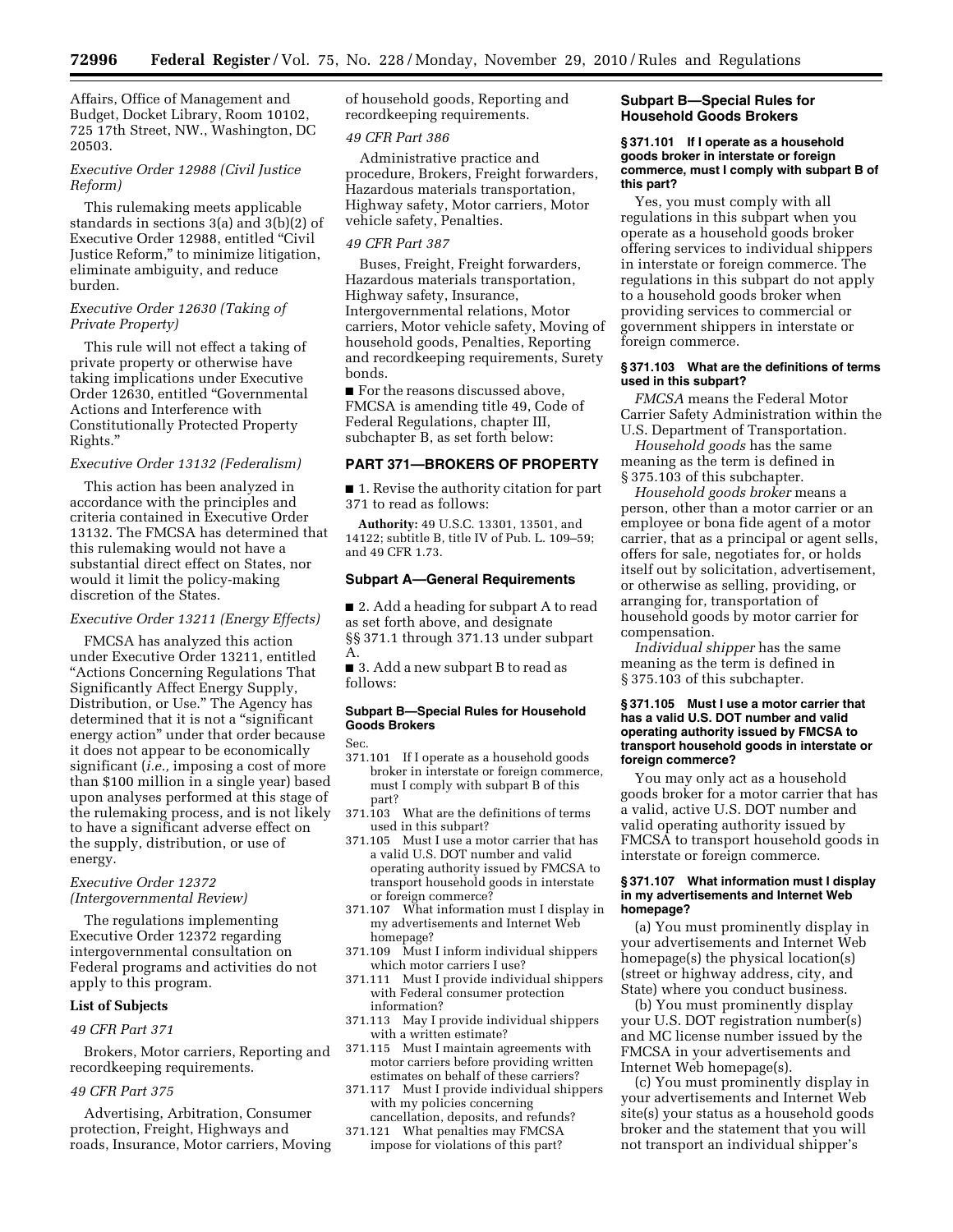household goods, but that you will arrange for the transportation of the household goods by an FMCSAauthorized household goods motor carrier, whose charges will be determined by its published tariff.

(d) If you provide estimates on any carrier's behalf pursuant to § 371.113(b), you must prominently display in your Internet Web site(s) that the estimate must be based on the carrier's tariff and that the carrier is required to make its tariff available for public inspection upon a reasonable request.

(e) You may only include in your advertisements or Internet Web site(s) the names or logos of FMCSAauthorized household goods motor carriers with whom you have a written agreement as specified in § 371.115 of this part.

#### **§ 371.109 Must I inform individual shippers which motor carriers I use?**

(a) You must provide to each potential individual shipper who contacts you a list of all authorized household goods motor carriers you use, including their U.S. DOT registration number(s) and MC license numbers. You may provide the list electronically or on paper.

(b) You must provide to each potential individual shipper who contacts you a statement indicating that you are not a motor carrier authorized by the Federal Government to transport the individual shipper's household goods, and you are only arranging for an authorized household goods motor carrier to perform the transportation services and, if applicable, additional services. You may provide the statement electronically or on paper.

#### **§ 371.111 Must I provide individual shippers with Federal consumer protection information?**

(a) You must provide potential individual shippers with Federal consumer protection information by one of the following three methods:

(1) Provide a hyperlink on your Internet Web site to the FMCSA Web site containing the information in FMCSA's publications ''Ready to Move?—Tips for a Successful Interstate Move'' and ''Your Rights and Responsibilities When You Move.''

(2) Distribute to each shipper and potential shipper at the time you provide an estimate, copies of FMCSA's publications ''Ready to Move?—Tips for a Successful Interstate Move'' and ''Your Rights and Responsibilities When You Move.''

(3) Distribute to each shipper and potential shipper at the time you provide an estimate, copies of ''Ready to Move?—Tips for a Successful Interstate

Move'' and ''Your Rights and Responsibilities When You Move'' as modified and produced by the authorized, lawful motor carrier to which you intend to provide the shipment under your written agreement required by § 371.115.

(b) If an individual shipper elects to waive physical receipt of the Federal consumer protection information by one of the methods described in paragraphs (a)(2) and (a)(3) of this section, and elects to access the same information via the hyperlink on the Internet as provided in paragraph (a)(1) of this section, you must include a clear and concise statement on the written estimate described in § 371.113 that the individual shipper expressly agreed to access the Federal consumer protection information on the Internet.

(c) You must obtain a signed, dated, electronic or paper receipt showing the individual shipper has received both booklets that includes, if applicable, verification of the shipper's agreement to access the Federal consumer protection information on the Internet.

(d) You must maintain the signed receipt required by paragraph (c) of this section for three years from the date the individual shipper signs the receipt.

### **§ 371.113 May I provide individual shippers with a written estimate?**

(a) You may provide each individual shipper with an estimate of transportation and accessorial charges. If you provide an estimate, it must be in writing and must be based on a physical survey of the household goods conducted by the authorized motor carrier on whose behalf the estimate is provided if the goods are located within a 50-mile radius of the motor carrier's or its agent's location, whichever is closer. The estimate must be prepared in accordance with a signed, written agreement, as specified in § 371.115 of this subpart.

(b) You must base your estimate upon the published tariffs of the authorized motor carrier who will transport the shipper's household goods.

(c)(1) A shipper may elect to waive the physical survey required in paragraph (a) of this section by written agreement signed by the shipper before the shipment is loaded.

(2) The household goods broker must explain the physical survey waiver agreement to the individual shipper in plain English. The physical survey waiver agreement must be printed on the written estimate and must be printed at no less than 7-point font size and with the font typeface Universe.

(3) A copy of the waiver agreement must be retained as an addendum to the bill of lading and is subject to the same record inspection and preservation requirements as are applicable to bills of lading.

(d) You must keep the records required by this section for three years following the date you provide the written estimate for an individual shipper who accepts the estimate and has you procure the transportation.

#### **§ 371.115 Must I maintain agreements with motor carriers before providing written estimates on behalf of these carriers?**

(a) In order to provide estimates of charges for the transportation of household goods, you must do so in accordance with the written agreement required by § 375.409 of this subchapter. Your written agreement with the motor carrier(s) must include the following items:

(1) Your broker name as shown on your FMCSA registration, your physical address, and your U.S. DOT registration number and MC license number;

(2) The authorized motor carrier's name as shown on its FMCSA registration, its physical address, and its U.S. DOT registration number and MC license number;

(3) A concise, easy to understand statement that your written estimate to the individual shipper:

(i) Will be exclusively on behalf of the authorized household goods motor carrier;

(ii) Will be based on the authorized household goods motor carrier's published tariff; and

(iii) Will serve as the authorized household goods motor carrier's estimate for purposes of complying with the requirements of part 375 of this chapter, including the requirement that the authorized household goods motor carrier relinquishes possession of the shipment upon payment of no more than 110 percent of a non-binding estimate at the time of delivery;

(4) Your owner's, corporate officer's, or corporate director's signature lawfully representing your household goods broker operation and the date;

(5) The signature of the authorized household goods motor carrier's owner, corporate officer, or corporate director lawfully representing the household goods motor carrier's operation and the date; and

(b) The signed written agreement required by this section is public information and you must produce it for review upon reasonable request by a member of the public.

(c) You must keep copies of the agreements required by this section for as long as you provide estimates on behalf of the authorized household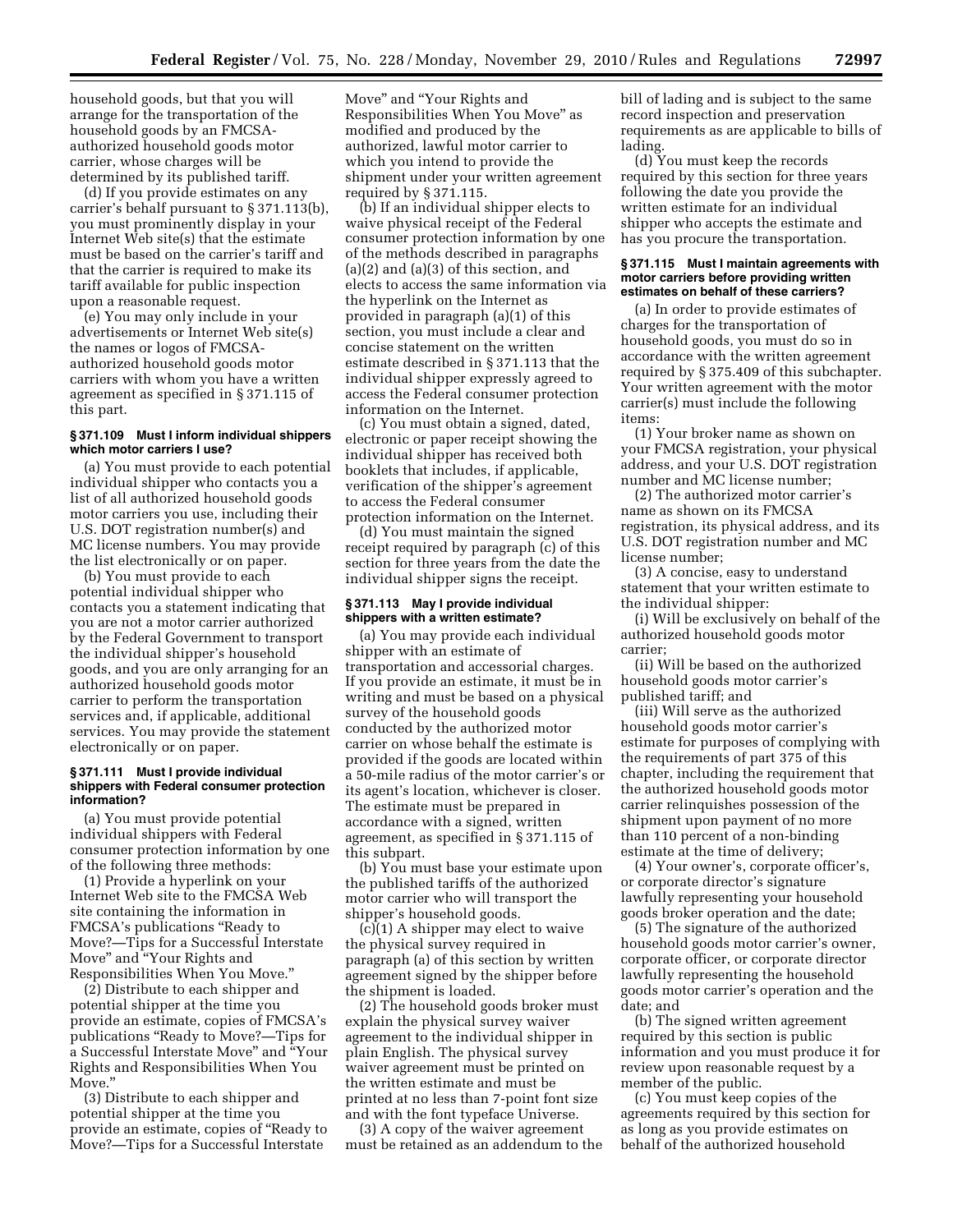goods motor carrier and for three years thereafter.

### **§ 371.117 Must I provide individual shippers with my policies concerning cancellation, deposits, and refunds?**

(a) You must disclose prominently on your Internet Web site and in your agreements with prospective shippers your cancellation policy, deposit policy, and policy for refunding deposited funds in the event the shipper cancels an order for service before the date an authorized household goods motor carrier has been scheduled to pick up the shipper's property.

(b) You must maintain records showing each individual shipper's request to cancel a shipment and the disposition of each request for a period of three years after the date of a shipper's cancellation request. If you refunded a deposit, your records must include:

(1) Proof that the individual shipper cashed or deposited the check or money order, if the financial institution provides documentary evidence; or

(2) Proof that you delivered the refund check or money order to the individual shipper.

#### **§ 371.121 What penalties may FMCSA impose for violations of this part?**

The penalty provisions of 49 U.S.C. chapter 149, *Civil and Criminal Penalties* apply to this subpart. These penalties do not overlap. Notwithstanding these civil penalties, nothing in this section deprives an individual shipper of any remedy or right of action under existing law.

# **PART 375—TRANSPORTATION OF HOUSEHOLD GOODS IN INTERSTATE COMMERCE; CONSUMER PROTECTION REGULATIONS**

■ 4. Revise the authority citation for part 375 to read as follows:

**Authority:** 5 U.S.C. 553; 49 U.S.C. 13102, 13301, 13704, 13707, 14104, 14706, 14708; subtitle B, title IV of Pub. L. 109–59; and 49 CFR 1.73.

 $\blacksquare$  5. Amend § 375.213 by revising paragraphs (a), (b)(1), and (d), and adding paragraph (e) to read as follows:

#### **§ 375.213 What information must I provide to a prospective individual shipper?**

(a) When you provide the written estimate to a prospective individual shipper, you must also provide the individual shipper with a copy of Department of Transportation publication FMCSA–ESA–03–005 (or its successor publication) entitled ''Ready to Move?—Tips for a Successful Interstate Move.'' You may provide the

individual shipper with a paper copy or you may provide a hyperlink on your Internet Web site to the FMCSA Web site containing the information in FMCSA's publication ''Ready to Move?—Tips for a Successful Interstate Move.''

(b) \* \* \*

(1) The contents of appendix A of this part, entitled ''Your Rights and Responsibilities When You Move'' (Department of Transportation publication FMCSA–ESA–03–006, or its successor publication). You may provide the individual shipper with a paper copy or you may provide a hyperlink on your Internet Web site to the FMCSA Web site containing the information in FMCSA's publication ''Your Rights and Responsibilities When You Move.''

\* \* \* \* \* (d) Paragraphs  $(c)(2)$  and  $(c)(3)$  of this section do not apply to exact copies of appendix A published in the **Federal Register,** the Code of Federal Regulations, or on FMCSA's Web site.

(e) If an individual shipper elects to waive physical receipt of the Federal consumer protection information by one of the methods described in paragraphs (a) and (b)(1) of this section, and elects to access the same information via the hyperlink on the Internet as provided in paragraphs (a) and (b)(1) of this section:

(1) You must include a clear and concise statement on the written estimate described in § 375.401 that the individual shipper expressly agreed to access the Federal consumer protection information on the Internet.

(2) You must obtain a signed, dated, electronic or paper receipt showing the individual shipper has received both booklets that includes, if applicable, verification of the shipper's agreement to access the Federal consumer protection information on the Internet.

(3) You must maintain the signed receipt required by paragraph (e)(2) of this section for three years from the date the individual shipper signs the receipt. ■ 5. Revise § 375.409 to read as follows:

#### **§ 375.409 May household goods brokers provide estimates?**

(a) Subject to the limitations in § 371.113(a) of this subchapter, household goods brokers may provide estimates to individual shippers provided there is a written agreement between the broker and you, the motor carrier, adopting the broker's estimate as your own estimate. If you, the motor carrier, make such an agreement with a household goods broker, you must ensure compliance with all requirements of this part pertaining to estimates, including the requirement

that you must relinquish possession of the shipment if the shipper pays you no more than 110 percent of a non-binding estimate at the time of delivery.

(b) Your written agreement with the household goods broker(s) must include the items required in § 371.115(a) of this subchapter.

# **PART 386—RULES OF PRACTICE FOR MOTOR CARRIER, BROKER, FREIGHT FORWARDER, AND HAZARDOUS MATERIALS PROCEEDINGS**

■ 6. Revise the authority citation for part 386 to read as follows:

**Authority:** 49 U.S.C. 113, chapters 5, 51, 59, 131–141, 145–149, 311, 313, and 315; Sec. 204, Pub. L. 104–88, 109 Stat. 803, 941 (49 U.S.C. 701 note); Sec. 217, Pub. L. 105– 159, 113 Stat. 1748, 1767; Sec. 206, Pub. L. 106–159, 113 Stat. 1763; subtitle B, title IV of Pub. L. 109–59; and 49 CFR 1.45 and 1.73.

■ 7. Amend appendix B to part 386 by revising the heading and by adding paragraphs (g)(22) and (23) to read as follows:

## **Appendix B to Part 386—Penalty Schedule; Violations and Monetary Penalties**

\* \* \* \* \*

(g) \* \* \*

(22) A broker for transportation of household goods who makes an estimate of the cost of transporting any such goods before entering into an agreement with a motor carrier to provide transportation of household goods subject to FMCSA jurisdiction is liable to the United States for a civil penalty of not less than \$10,000 for each violation.

(23) A person who provides transportation of household goods subject to jurisdiction under 49 U.S.C. chapter 135, subchapter I, or provides broker services for such transportation, without being registered under 49 U.S.C. chapter 139 to provide such transportation or services as a motor carrier or broker, as the case may be, is liable to the United States for a civil penalty of not less than \$25,000 for each violation.

\* \* \* \* \*

# **PART 387—MINIMUM LEVELS OF FINANCIAL RESPONSIBILITY FOR MOTOR CARRIERS**

■ 8. The authority citation for part 387 continues to read as follows:

**Authority:** 49 U.S.C. 13101, 13301, 13906, 14701, 31138, 31139, and 31144; and 49 CFR 1.73.

■ 9. Amend § 387.307 by redesignating paragraph (a) as paragraph (a)(1) and adding new paragraph (a)(2) to read as follows:

### **§ 387.307 Property broker surety bond or trust fund.**

(a) *Security.* (1) \* \* \*